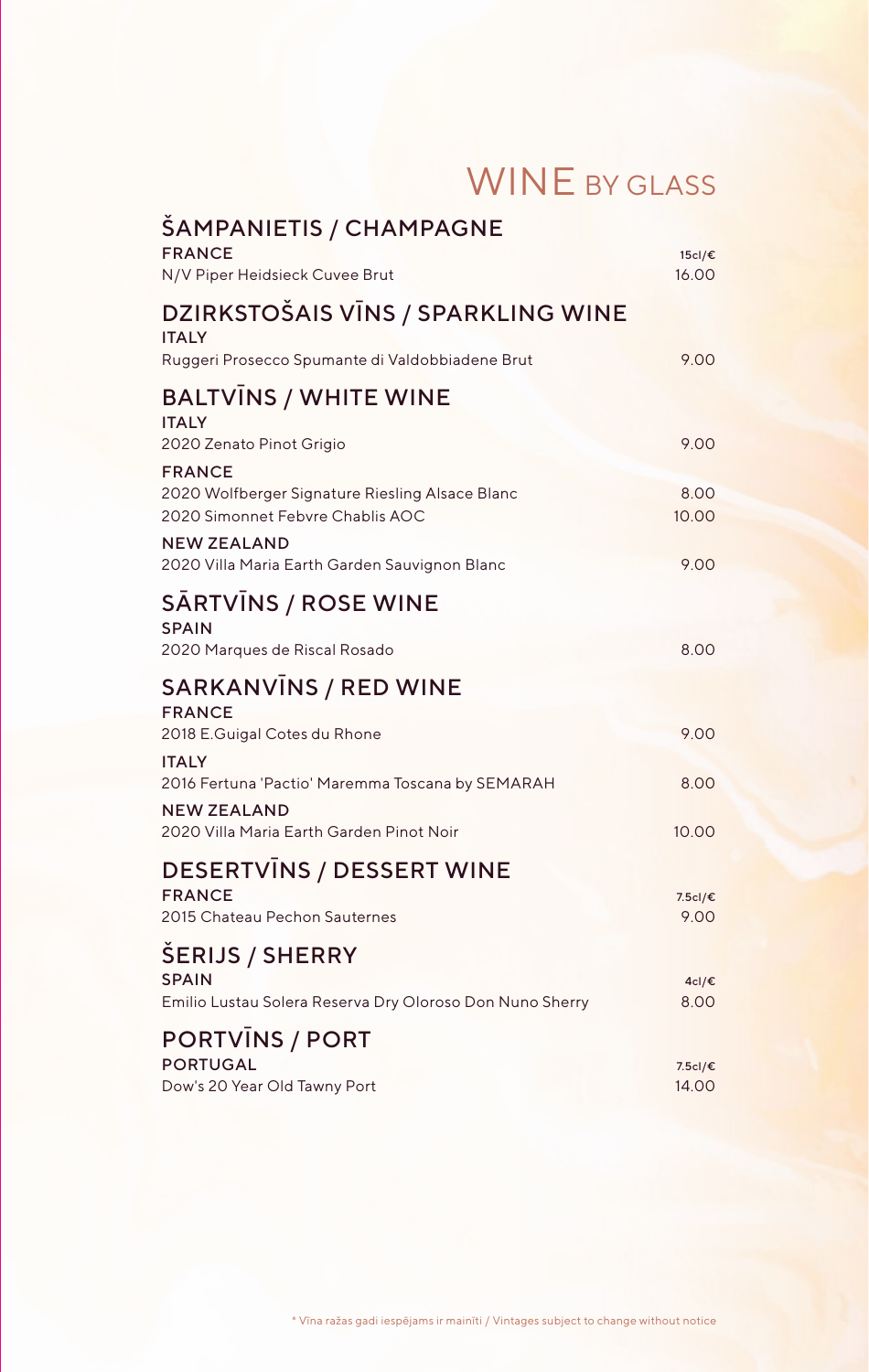#### CHAMPAGNE

#### CHAMPAGNE BY MAGNUM

| <b>FRANCE</b>                                  | 150cl/€ |
|------------------------------------------------|---------|
| N/V Piper Heidsieck Cuvee Brut Magnum          | 180.00  |
| N/V G.H. Mumm Cordon Rouge                     | 180.00  |
| N/V Billecart Salmon Blanc de Blancs Grand Cru | 280.00  |

#### CHAMPAGNE BY BOTTLE

| <b>FRANCE</b>                                | 75cl/€ |
|----------------------------------------------|--------|
| N/V Piper Heidsieck Cuvee Brut               | 80.00  |
| N/V Ayala Brut Majeur                        | 90.00  |
| N/V Perrier-Jouët Grand Brut                 | 90.00  |
| N/V G.H. Mumm Cordon Rouge                   | 90.00  |
| N/V Taittinger Brut Reserve                  | 100.00 |
| N/V Bollinger Special Cuvee                  | 120.00 |
| N/V Taittinger Les Folies de la Marquetterie | 140.00 |
| N/V Ruinart Brut                             | 140.00 |
| 2012 Ayala Blanc de Blancs                   | 250.00 |
| 2012 Taittinger Brut Millesime               | 250.00 |
| 2012 Dom Perignon                            | 450.00 |
| N/V Billecart Salmon Brut Rosé               | 200.00 |
| N/V Laurent - Perrier Brut Rosé              | 200.00 |
| N/V Bollinger Brut Rosé                      | 200.00 |
| 2005 Bollinger La Grand Annee Rosé           | 450.00 |

#### CHAMPAGNE BY HALF A BOTTLE FRANCE 37.5cl/€

| N/V Piper Heidsieck Cuvee Brut    | 50.00 |
|-----------------------------------|-------|
| N/V Laurent Perrier La Cuvee Brut | 60.00 |
| N/V Taittinger Brut Reserva       | 60.00 |
| N/V Billecart Salmon Brut Rosé    | 90.00 |

#### SPARKLING WINE

| <b>ITALY</b>                                         |         |        |
|------------------------------------------------------|---------|--------|
| <b>VENETO</b>                                        | 150cl/€ | 75cl/€ |
| N/V Botter Prosecco Spumante Corte Alta DOC          |         | 40.00  |
| N/V Ruggeri Prosecco Spumante di Valdobbiadene Brut  | 90.00   | 45.00  |
| <b>SPAIN</b><br>CAVA                                 |         |        |
| N/V Campo Viejo Cava Reserva Brut                    |         | 40.00  |
| <b>FRANCE</b>                                        |         |        |
| <b>BOURGOGNE</b>                                     |         |        |
| N/V Grand Laurent CremanT du Jura Grand Reserva Brut |         | 45.00  |
| N/V Simonnet Febvre Cremant de Bourgogne Brut        |         | 55.00  |
| <b>ALSACE</b>                                        |         |        |
| N/V Wolfberger Cremant Brut                          |         | 45.00  |
| <b>SOUTH AFRICA</b><br><b>STELLENBOSCH</b>           |         |        |
| 2019 Simonsig Kapse Vonkel Brut Rose                 |         | 55.00  |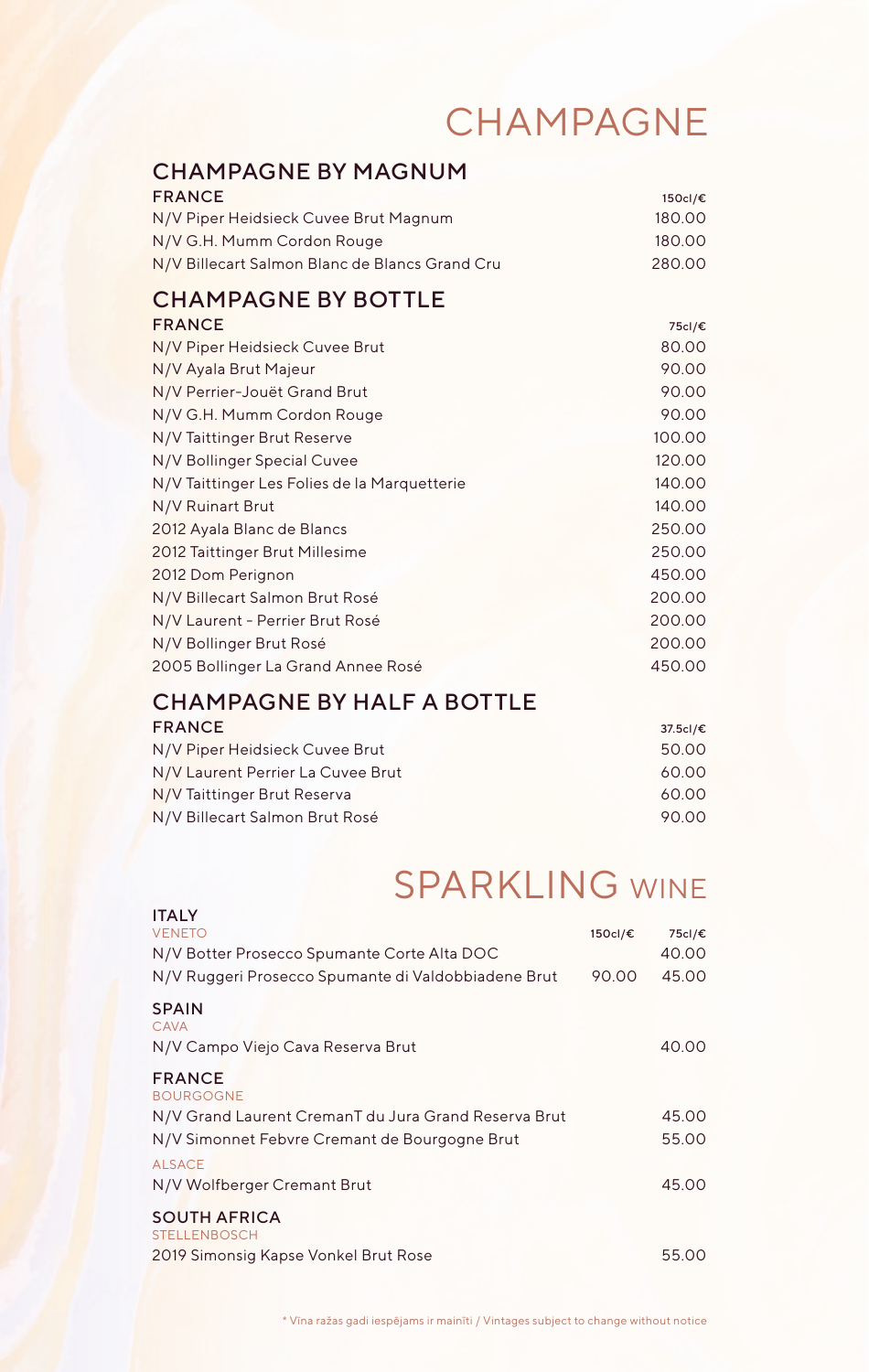## WHITE WINE

| WHITE WINE BY HALF A BOTTLE<br><b>FRANCE</b>                                 |                   |
|------------------------------------------------------------------------------|-------------------|
| <b>ALSACE</b><br>2018 Wolfberger Signature Riesling                          | 37.5cl/€<br>25.00 |
| <b>BOURGOGNE</b><br>2020 Louis Latour Bourgogne Chardonnay<br><b>CHABLIS</b> | 25.00             |
| 2018 Simonnet Febvre Chablis AOC                                             | 30.00             |
| <b>WHITE WINE BY BOTTLE</b>                                                  |                   |
| <b>FRANCE</b><br><b>ALSACE</b>                                               | 75cl/€            |
| 2020 Wolfberger Signature Riesling Alsace Blanc                              | 40.00             |
| 2015 Zind Humbrecht Riesling Calcair                                         | 65.00             |
| 2013 Marcel Deiss Engelgarten                                                | 85.00             |
| <b>BOURGOGNE</b>                                                             |                   |
| 2020 Simonnet Febvre Chablis                                                 | 50.00             |
| 2017 Louis Michel Chablis Premier Cru Montmains                              | 65.00             |
| 2018 Louis Latour Chassagne Montrachet 1er Cru Morgeot                       | 180.00            |
| LOIRE                                                                        |                   |
| 2018 Domaine Varcheron Sancerre                                              | 80.00             |
| 2019 Domaine Chatelain Pouilly-Fume Les Chailloux Silex                      | 60.00             |
| <b>ITALY</b><br><b>PIEMONTE</b>                                              |                   |
| 2020 La Scolca Gavi di Gavi White Label                                      | 50.00             |
| <b>TOSCANA</b>                                                               |                   |
| 2017 Frescobaldi Castello Di Pomino Benefizio Riserva Chardonnay             | 80.00             |
| <b>VENETO</b>                                                                |                   |
| 2020 Zenato Pinot Grigio                                                     | 45.00             |
| <b>ALTO ADIGE</b>                                                            |                   |
| 2018 Terlan Sauvignon Blanc Winkl                                            | 45.00             |
| <b>FRIULI</b>                                                                |                   |
| 2020 Marco Felluga Colio Pinot Grigio                                        | 50.00             |
| <b>SARDEGNA</b>                                                              |                   |
| 2020 Argiolas Costamolino Vermentino di Sardegna                             | 35.00             |
| <b>SICILY</b><br>2020 Planeta la Segreta Bianco DOC                          | 35.00             |
| 2019 Planeta CRU Cometa                                                      | 80.00             |
|                                                                              |                   |
| <b>SPAIN</b><br><b>RUEDA</b>                                                 | 75cl/€            |
| 2018 Marques de Riscal Rueda Blanco                                          | 35.00             |
| <b>NAVARRA</b>                                                               |                   |
| 2016 Hacienda Arinzano Chardonnay Vin de Pago                                | 55.00             |
| 2010 Hacienda Arinzano Grand Vin de Pago Blanco                              | 150.00            |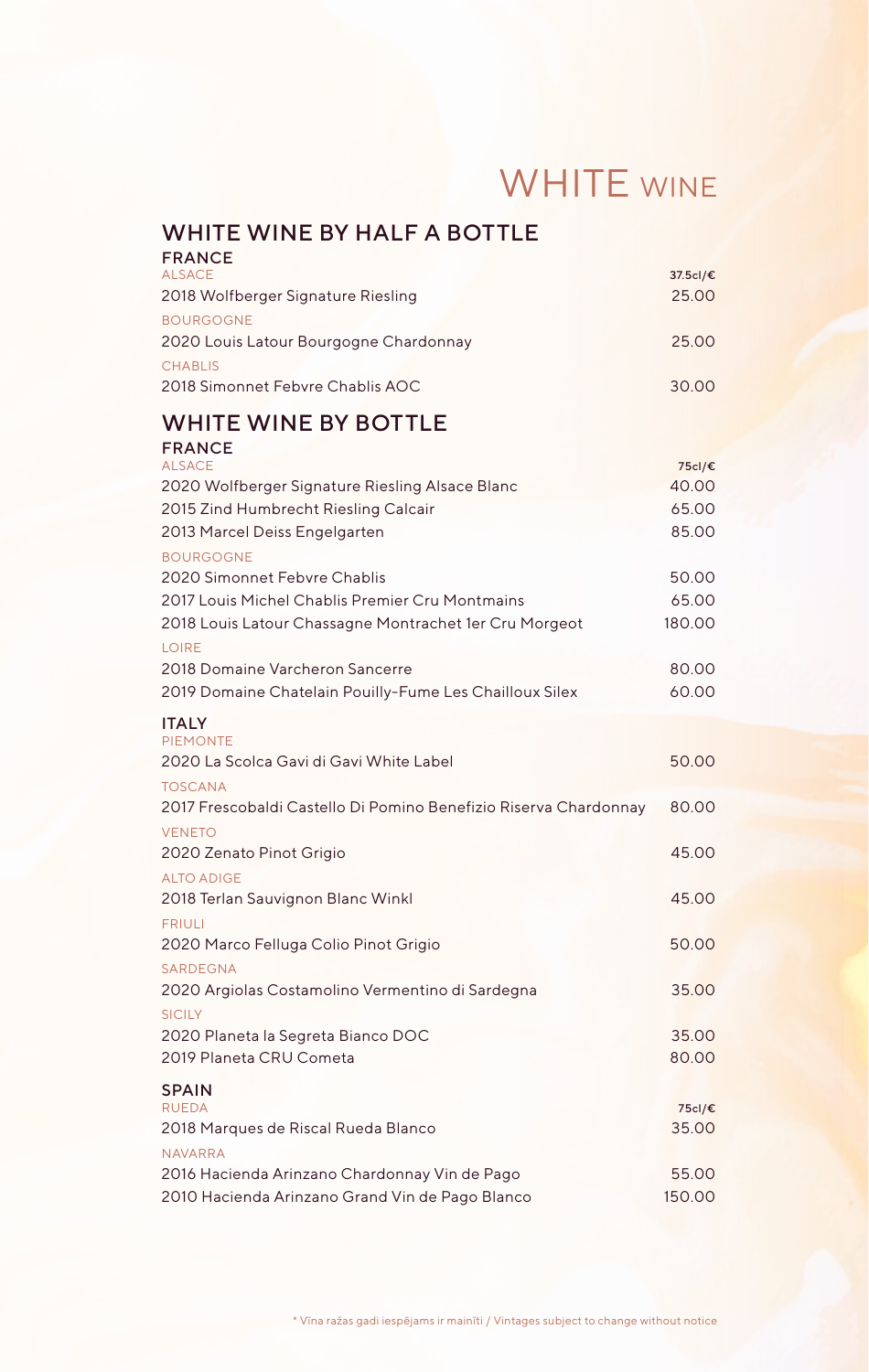| <b>AUSTRIA</b><br>KAMPTAI                                                        | 75cl/€ |
|----------------------------------------------------------------------------------|--------|
| 2020 Schloss Gobelsburger Gruner Veltliner Steinzetz                             | 60.00  |
| <b>WACHAU</b>                                                                    |        |
| 2016 Domaine Wachau Riesling Kelleberg Smaragd                                   | 85.00  |
| <b>GERMANY</b><br><b>MOSEL</b>                                                   |        |
| 2020 Fritz Haag Riesling<br>PFALTZ                                               | 40.00  |
| 2020 Villa Wolf Riesling Trocken                                                 | 40.00  |
| 2013 Villa Wolf Forster Pechstein Riesling                                       | 65.00  |
| <b>CHILE</b><br>CASABLANCA<br>2017 Cono Sur Single Vinyard Chardonnay Block Nr.5 | 50.00  |
| <b>AUSTRALIA</b>                                                                 |        |
| <b>EDEN VALLEY</b>                                                               |        |
| 2018 Penfolds BIN 51 Riesling                                                    | 85.00  |
| <b>NEW ZEALAND</b><br><b>MARLBOROUGH</b>                                         |        |
| 2015 Elephant Hill Chardonnay                                                    | 40.00  |
| 2018 Elephant Hill Sauvignon Blanc                                               | 55.00  |
| 2020 Villa Maria Earth Garden Organic Sauvignon Blanc                            | 45.00  |
| 2017 Lake Chalice The Raptor                                                     | 50.00  |

#### ROSE WINE

| <b>FRANCE</b>                       |        |
|-------------------------------------|--------|
| <b>PROVENCE</b>                     | 75cl/€ |
| 2020 Miraval Côtes de Provence Rosé | 55.00  |
| LOIRE                               |        |
| 2020 La Roulerie Rose d'Anjou       | 35.00  |
| <b>SPAIN</b>                        |        |
| <b>RIOJA</b>                        |        |
| 2020 Marques de Riscal Rosado       | 40.00  |
|                                     |        |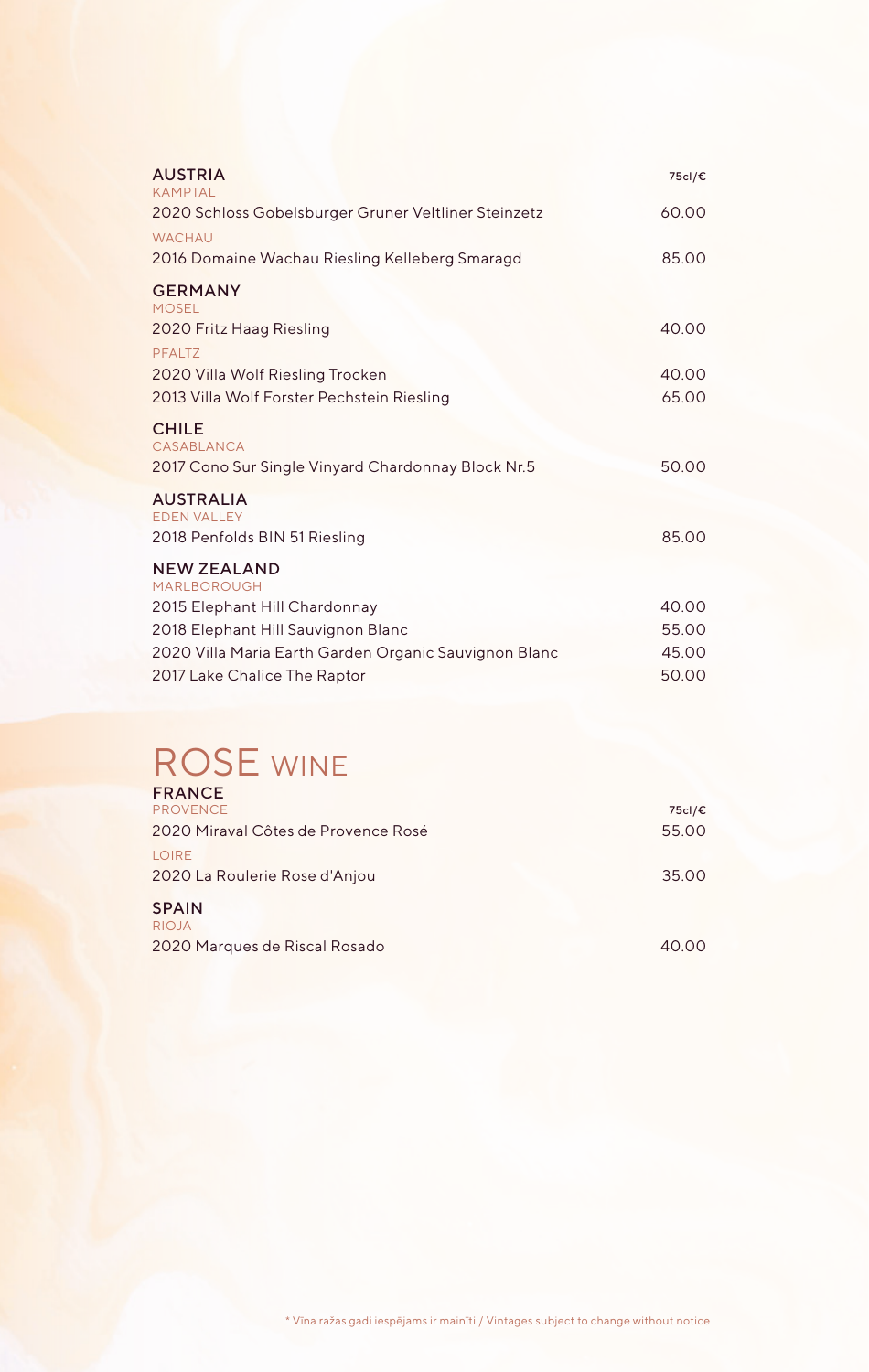## RED WINE

| <b>RED WINE BY HALF A BOTTLE</b><br><b>ARGENTINA</b>                                          |                   |
|-----------------------------------------------------------------------------------------------|-------------------|
| <b>MENDOZA</b><br>2021 Trapiche Malbec                                                        | 37.5cl/€<br>25.00 |
| <b>ITALY</b><br><b>CHIANTI CLASSICO</b><br>2017 San Felice Chianti Classico DOCG              | 30.00             |
| <b>SPAIN</b><br><b>RIOJA</b>                                                                  |                   |
| 2016 Marques de Riscal Reserva                                                                | 40.00             |
| <b>FRANCE</b><br><b>BORDEAUX - SAINT JULIEN</b><br>2014 Chateau Lalande - Borie               | 70.00             |
| <b>RED WINE BY BOTTLE</b>                                                                     |                   |
| <b>FRANCE</b>                                                                                 |                   |
| <b>BORDEAUX - HAUT MEDOC</b><br>2012 Chateau La Tour de By                                    | 75cl/€<br>85.00   |
| <b>BORDFAUX - PAUILLAC</b><br>2014 Chateau Lacoste Borie                                      | 120.00            |
| 2000 Chateau Haut-Batailley Pauillac Grand Cru Classé                                         | 350.00            |
| <b>BORDEAUX - SAINT JULIEN</b><br>2014 Chateau Lalande - Borie                                | 150.00            |
| <b>BORDEAUX - MARGAUX</b><br>2014 Chateau Brane-Cantenac Le Baron de Brane                    | 160.00            |
| <b>BORDEAUX - PESSAC LEOGNAN</b>                                                              |                   |
| 2010 Chateau Larrivet Haut Brion Rouge                                                        | 250.00            |
| <b>BORDEAUX - SAINT EMILION</b><br>2007 Chateau Trotte Vieille Saint Emilion Grand Cru Classe | 150.00            |
| <b>BORDEAUX - POMEROL</b>                                                                     |                   |
| 2017 Chateau La Croix du Casse Pomerol<br><b>BOURGOGNE</b>                                    | 120.00            |
| 2018 Antonin Rodet Bourgogne Pinot Noir                                                       | 55.00             |
| <b>BOURGOGNE - COTE DE BEAUNE</b>                                                             |                   |
| 2015 Nicolas Potel Cotes de Beaune Villages<br>2011 Louis Latour Corton Grand Cru             | 85.00<br>350.00   |
| <b>RHONE</b>                                                                                  |                   |
| 2018 E.Guigal Cotes du Rhone                                                                  | 45.00             |
| 2018 E.Guigal Crozes Hermitage                                                                | 75.00             |
| 2018 Brunier Telegramme Chateauneuf du Pape                                                   | 90.00             |
| <b>ITALY</b><br><b>PIEMONTE</b>                                                               |                   |
| 2018 Bersano Barbera D'Alba Sanguigna Rosso                                                   | 40.00             |
| 2018 Vietti Langhe Nebbiolo Perbacco                                                          | 60.00             |
| <b>PUGLIA</b><br>2018 Botter Verso Rosso Salento                                              | 35.00             |
| 2020 Vigneti del Salento Primitivo di Manduria Zolla                                          | 45.00             |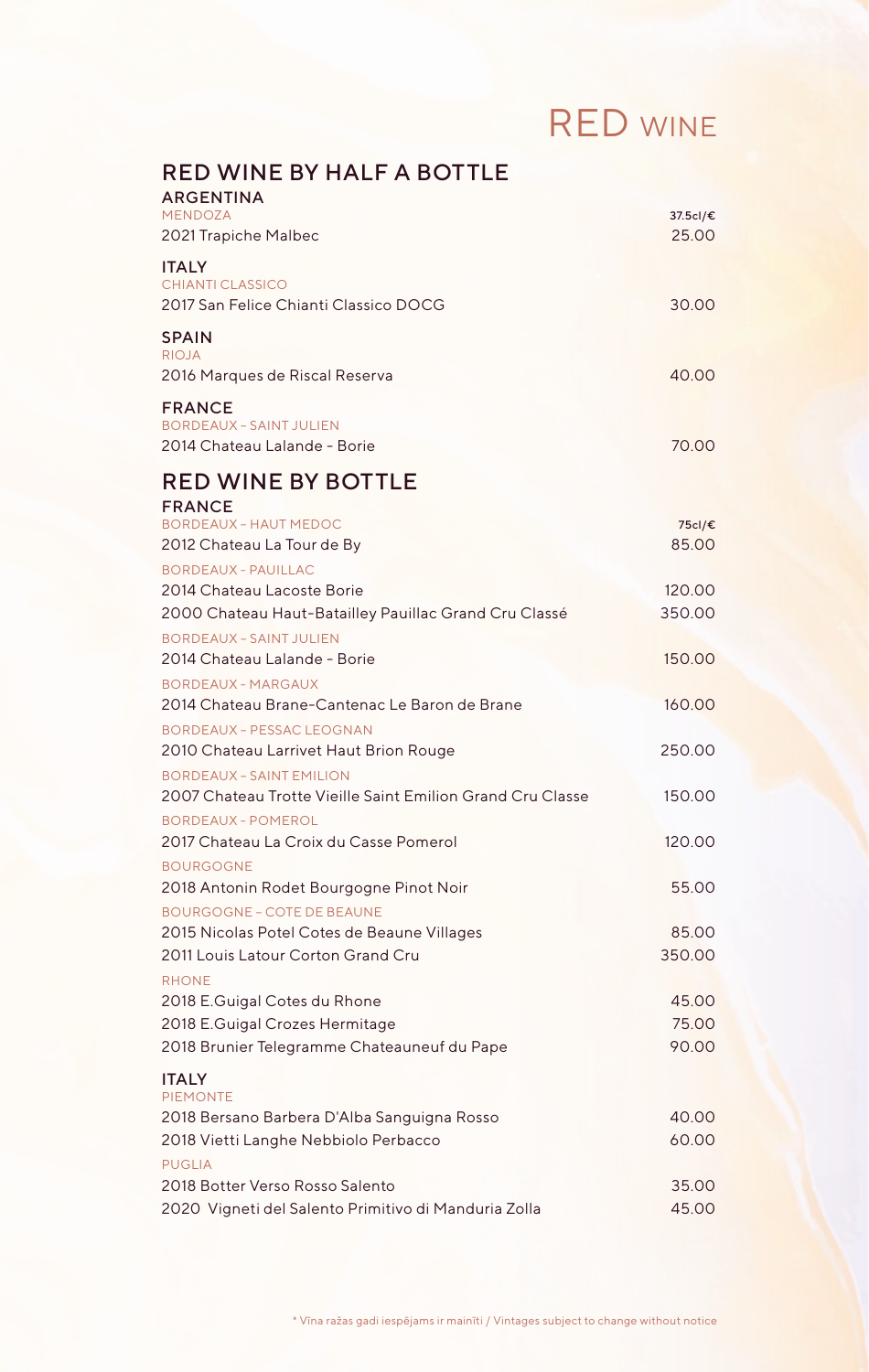| <b>VENETO</b>                                               | 75cl/€ |
|-------------------------------------------------------------|--------|
| 2016 Zenato Valpolicella Superiore                          | 45.00  |
| 2019 Villa Annaberta Ripasso Valpolicella                   | 55.00  |
| 2017 Bertani Amarone dell Valpolicella Collizione           | 75.00  |
| <b>TOSCANA</b>                                              |        |
| 2018 Botter Chianti Secolo 14° DOCG                         | 35.00  |
| 2016 Fertuna 'Pactio' Maremma Toscana by O SEMARAH HOTELS   | 40.00  |
| 2018 Frescobaldi Lucente TOSC IGT                           | 75.00  |
| 2018 Gaja Ca'Marcanda Promis                                | 95.00  |
| 2015 Tenuta di San Guido Le Difese                          | 85.00  |
| 2012 Frescobaldi Luce Brunello di Montalcino DOCG           | 450.00 |
| 2014 Tenuta di San Guido Sassicaia Bolgheri                 | 650.00 |
| <b>SICILY</b>                                               |        |
| 2020 Planeta la Segreta Rosso DOC                           | 35.00  |
| 2016 Planeta Santa Cecilia                                  | 100.00 |
|                                                             |        |
| <b>SPAIN</b><br><b>RIOJA</b>                                |        |
| 2016 Marques de Riscal Arenzo Crianza                       | 35.00  |
| 2014 LAN Reserva Rioja                                      | 45.00  |
| 2016 Baron de Ley Rioja Reserva                             | 55.00  |
| 2014 Campo Viejo Gran Reserva                               | 60.00  |
| 2014 Marques de Riscal Gran Reserva                         | 85.00  |
|                                                             |        |
| <b>NAVARRA</b><br>2014 Arinzano Hacienda Vino De Pago Tinto | 65.00  |
|                                                             |        |
| <b>RIBERA DEL DUERO</b>                                     | 65.00  |
| 2017 Pesquera Crianza<br>2014 Alion Bodega Vega Sicilia     | 250.00 |
|                                                             |        |
| <b>ARGENTINA</b>                                            |        |
| <b>MENDOZA</b><br>2019 Achaval Ferrer Malbec                | 55.00  |
|                                                             |        |
| 2013 Achaval Ferrer Finca Altamira Malbec                   | 180.00 |
| <b>USA</b>                                                  |        |
| <b>WASHINGTON STATE</b>                                     |        |
| 2017 Ste. Michelle Syrah                                    | 45.00  |
| <b>CHILE</b>                                                |        |
| CASABLANCA                                                  |        |
| 2017 Cono Sur 20 Barrel Pinot Noir                          | 55.00  |
| PAPFI VALLEY                                                |        |
| 2014 Marques De Casa Concha Carmenere                       | 55.00  |
| <b>SAN ANTONIO</b>                                          |        |
| 2017 Cono Sur Single Vinyard Carmenere Block Nr.28          | 45.00  |
| <b>NEW ZEALAND</b>                                          |        |
| <b>MARLOBOROUGH</b>                                         |        |
| 2020 Villa Maria Earth Garden Pinot Noir                    | 50.00  |
| 2018 Elephant Hill Pinot Noir                               | 60.00  |
| <b>AUSTRALIA</b>                                            |        |
| <b>SOUTH AUSTRALIA</b>                                      |        |
| 2016 Penfolds Koonunga Hill Shiraz Cabernet                 | 40.00  |
| 2016 Penfolds BIN 2 Shiraz Mataro                           | 85.00  |
| <b>BAROSSA</b>                                              |        |
| 2012 Jacob's Creek Johann Shiraz Cabernet                   | 80.00  |
| 2012 Jacob's Creek Centenary Hill Shiraz                    | 90.00  |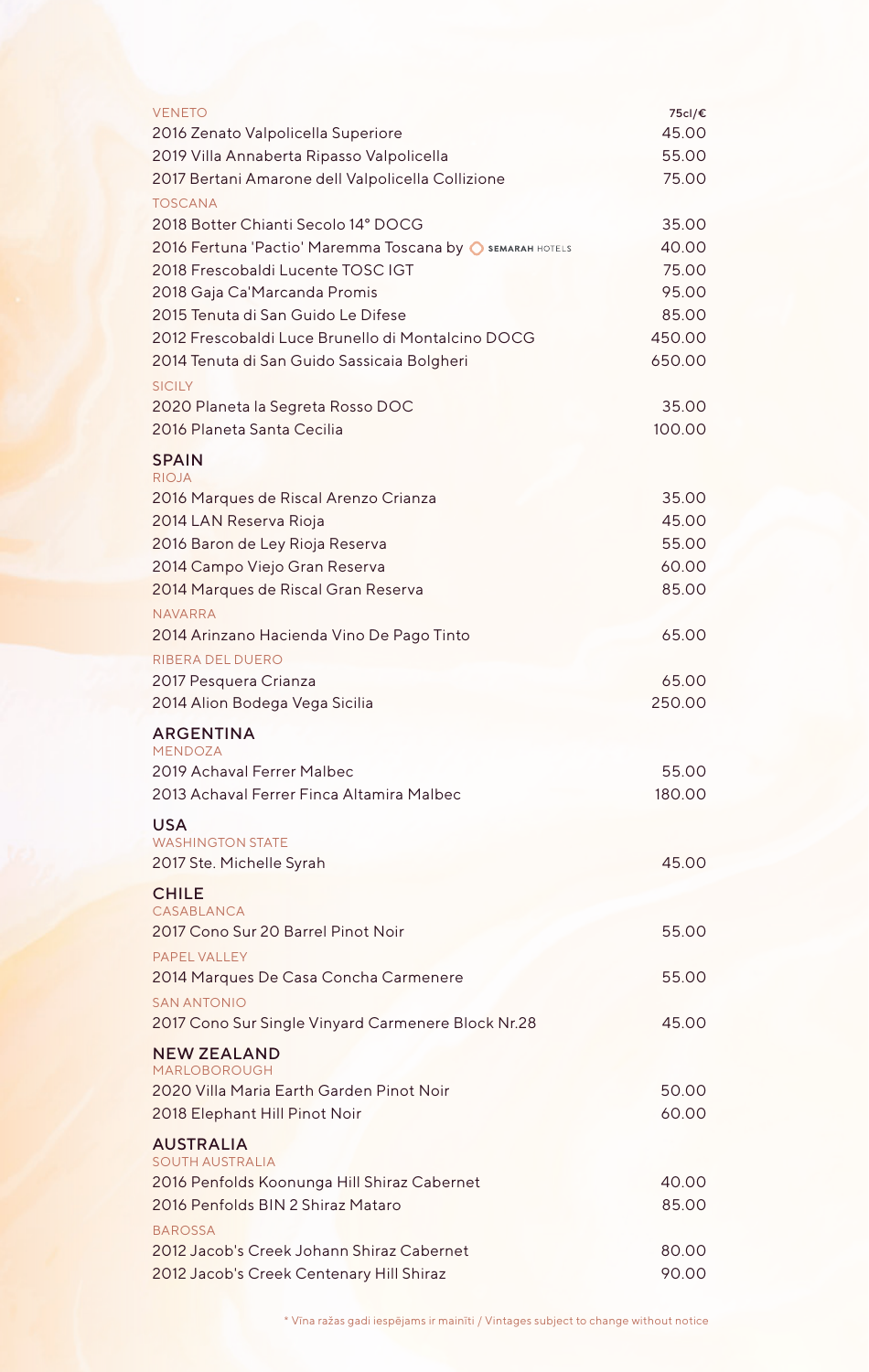#### DESSERT WINE

| <b>FRANCE</b>                                            |        |
|----------------------------------------------------------|--------|
| <b>SAUTERNES</b>                                         | 75cl/€ |
| 2015 Chateau Pechon Sauternes                            | 90.00  |
| <b>ITALY</b>                                             |        |
| <b>SICILY</b>                                            | 50cl/€ |
| 2016 Planeta Passito di Noto                             | 70.00  |
| 2007 Frescobaldi Castello Di Pomino Vinsanto Bianco DOC  | 100.00 |
| <b>PIEMONTE</b>                                          | 75cl/€ |
| 2015 Bosio Boschi dei Signori Moscato d'Asti             | 35.00  |
| <b>GERMANY</b><br><b>MOSEL</b>                           |        |
| 2018 Fritz Haag Brauneberger Sonnenhur Riesling Spatlese | 85.00  |

#### FORTIFIED WINE

| <b>SPAIN</b>                                               |          |
|------------------------------------------------------------|----------|
| <b>JEREZ</b>                                               | 37.5cl/€ |
| Emilio Lustau 'Solera Reserva' Dry Oloroso Don Nuno Sherry | 35.00    |
|                                                            | 50cl/€   |
| Emilio Lustau VR Oloroso Emperatriz Eugenia                | 75.00    |
| <b>PORTUGAL</b>                                            |          |
| <b>DOURO</b>                                               | 75cl/€   |
| 2013 Quinta do Noval Late Bottled Vintage Port             | 80.00    |
| Dow's 20 Year Old Tawny Port                               | 140.00   |

#### NON ALCOHOLIC WINE 0.00%

| <b>GERMANY</b>                                          |        |
|---------------------------------------------------------|--------|
| <b>MOSEL</b>                                            | 75cl/€ |
| 2020 Dr. Loosen Dr.Lo Riesling Non Alkoholic            | 35.00  |
| 2020 Dr. Loosen Gr. Lo Riesling Sparkling Non Alkoholic | 35.00  |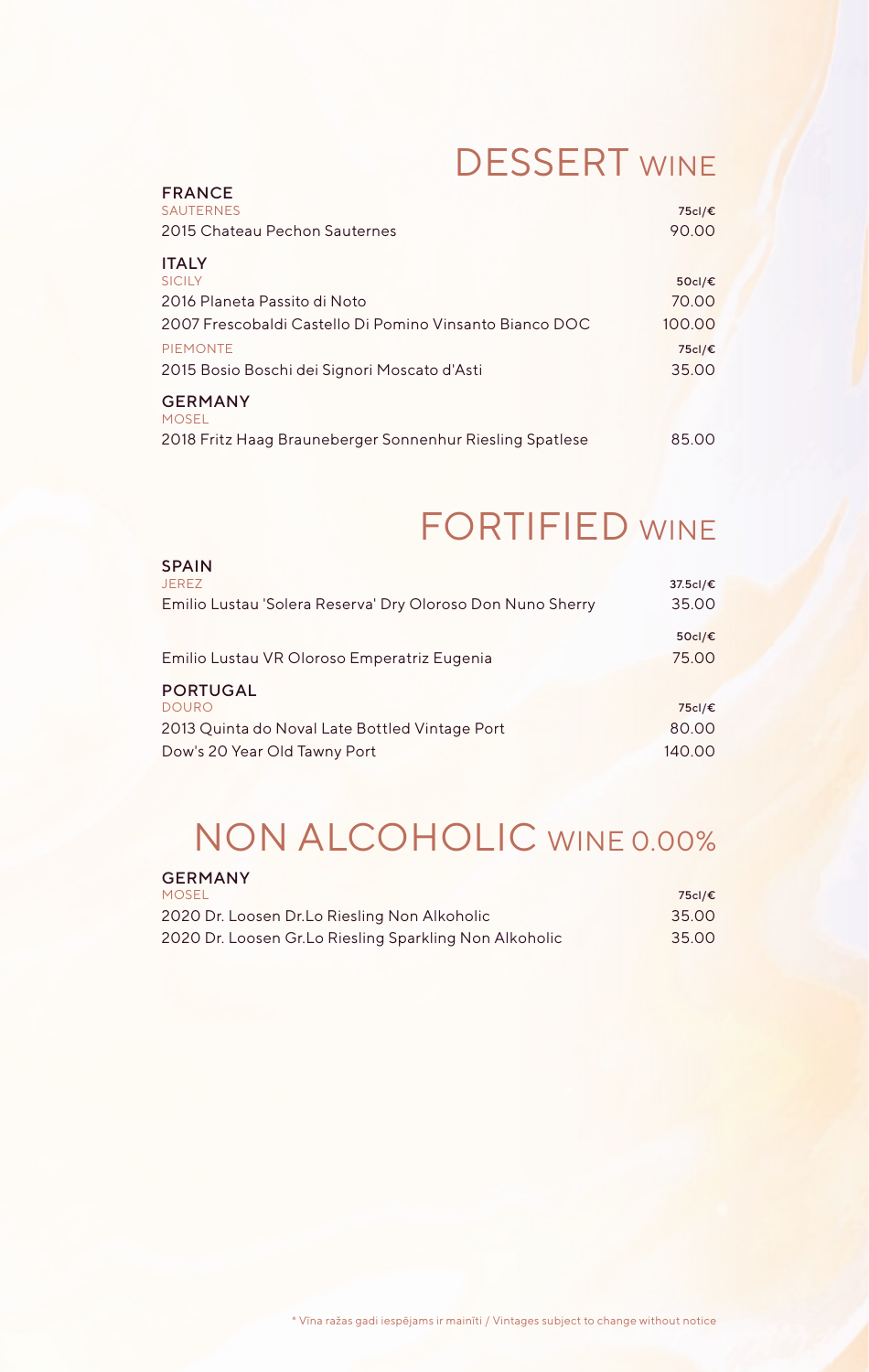# SPIRITS & LIQUEURS

| <b>VISKIJS / WHISKEY</b>             |       |
|--------------------------------------|-------|
| <b>BLENDED SCOTCH</b>                | 4cl/€ |
| Monkey Shoulder                      | 8.00  |
| Chivas Regal 12 YO                   | 9.00  |
| Chivas Regal 18 YO                   | 12.00 |
| <b>SINGLE MALT SCOTCH - ISLAND</b>   |       |
| Highland Park 12 YO                  | 9.00  |
| Talisker 18 YO                       | 18.00 |
| <b>SINGLE MALT SCOTCH - SPEYSIDE</b> |       |
| Glenfiddich 12 YO                    | 9.00  |
| Balvenie 12 YO DoubleWood            | 9.00  |
| Aberlour 12 YO                       | 10.00 |
| The Macallan 12 YO Double Cask       | 12.00 |
| Balvenie 14 YO Caribbean Cask        | 15.00 |
| Ballantine's Glenburgie 15 YO        | 12.00 |
| Glenfiddich 15 YO Solera             | 12.00 |
| Glenfarclas 15 YO                    | 12.00 |
| <b>Glenfiddich IPA Cask</b>          | 14.00 |
| Glendiddich XX                       | 14.00 |
| The Glenlivet 18 YO                  | 18.00 |
| <b>SINGLE MALT SCOTCH - HIGHLAND</b> |       |
| Glencadam 10 YO                      | 8.00  |
| Tomatin 12 YO Bourbon&Sherry Casks   | 9.00  |
| Glen Garioch 12 YO                   | 9.00  |
| Glenmorangie Nectar D'Or 12 YO       | 12.00 |
| Tomatin 14 YO Port Cask              | 12.00 |
| Glencadam 15 YO                      | 14.00 |
| Dalmore 18 YO                        | 24.00 |
| Glengoyne 21 YO                      | 28.00 |
| <b>SINGLE MALT SCOTCH - LOWLANDS</b> |       |
| Auchentoshan Heartwood               | 8.00  |
| Auchentoshan Three wood              | 14.00 |
| <b>SINGLE MALT SCOTCH - ISLAY</b>    |       |
| Laphroaig 10 YO                      | 9.00  |
| Ardberg 10 YO                        | 9.00  |
| Laphroaig Quarter Cask               | 10.00 |
| Caol Ila 12 YO                       | 12.00 |
| Bowmore 15 YO                        | 14.00 |
| Lagavulin 16 YO                      | 15.00 |
| <b>IRISH</b>                         |       |
| Tullamore Dew 12 YO                  | 9.00  |
| Connemara 12 YO                      | 12.00 |
| Jameson 18 YO                        | 18.00 |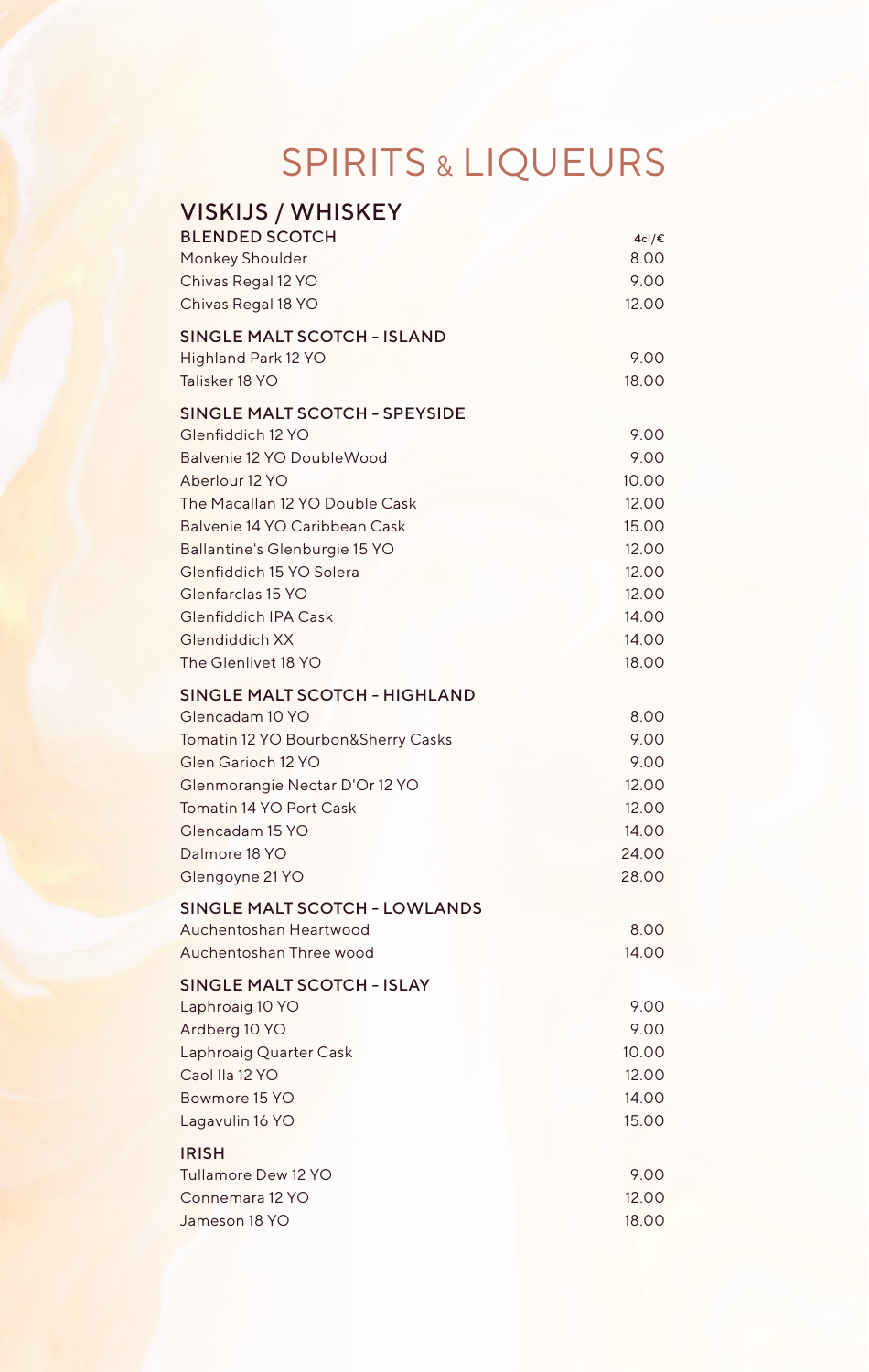| <b>AMERICAN</b><br>Jim Beam Black<br><b>Buffalo Trace</b><br>Maker's Mark<br>Four Roses Small Batch        | 4cl/€<br>8.00<br>8.00<br>8.00<br>8.00 |
|------------------------------------------------------------------------------------------------------------|---------------------------------------|
| <b>JAPANESE</b><br>Suntori Toki<br>Nikka From The Barrel<br>The Kurayoshi Sherry Cask                      | 8.00<br>10.00<br>12.00                |
| <b>TAIWANESE</b><br><b>Yushan Blended Malt</b>                                                             | 9.00                                  |
| <b>CANADIAN</b><br>Canadian Club                                                                           | 7.00                                  |
| RUMS / RUM<br><b>JAMAICA</b><br>Navy Island XO Reserve                                                     | 4cl/€<br>8.00                         |
| <b>CARIBBEAN</b><br>Kraken Black Spiced Rum<br>Plantation O.F.T.D. 69%                                     | 7.00<br>8.00                          |
| <b>DOMINICANA</b><br>Ron Barcelo Imperial Premium Blend                                                    | 15.00                                 |
| <b>VENEZUELA</b><br>Diplomatico Planas<br>Diplomatico Reserva Exclusiva<br>2005 Diplomatico Single Vintage | 7.00<br>8.00<br>12.00                 |
| <b>GUATEMALA</b><br>Ron Zacapa Sistema Solera 23<br>Ron Zacapa X.O.                                        | 12.00<br>18.00                        |
| <b>BARBADOS</b><br>Bumbu<br>1731 Rum Barbados 8 YO<br>Doorly's X.O.                                        | 8.00<br>8.00<br>9.00                  |
| <b>CUBAN</b><br>Havana Club Anejo 7 YO<br>Havana Club Seleccion de Maestros                                | 8.00<br>10.00                         |
| <b>PANAMA</b><br>Malecon 15 YO<br>Malecon 21 YO                                                            | 9.00<br>12.00                         |
| <b>PHILIPPINES</b><br>Don Papa 7 YO Small Batch                                                            | 8.00                                  |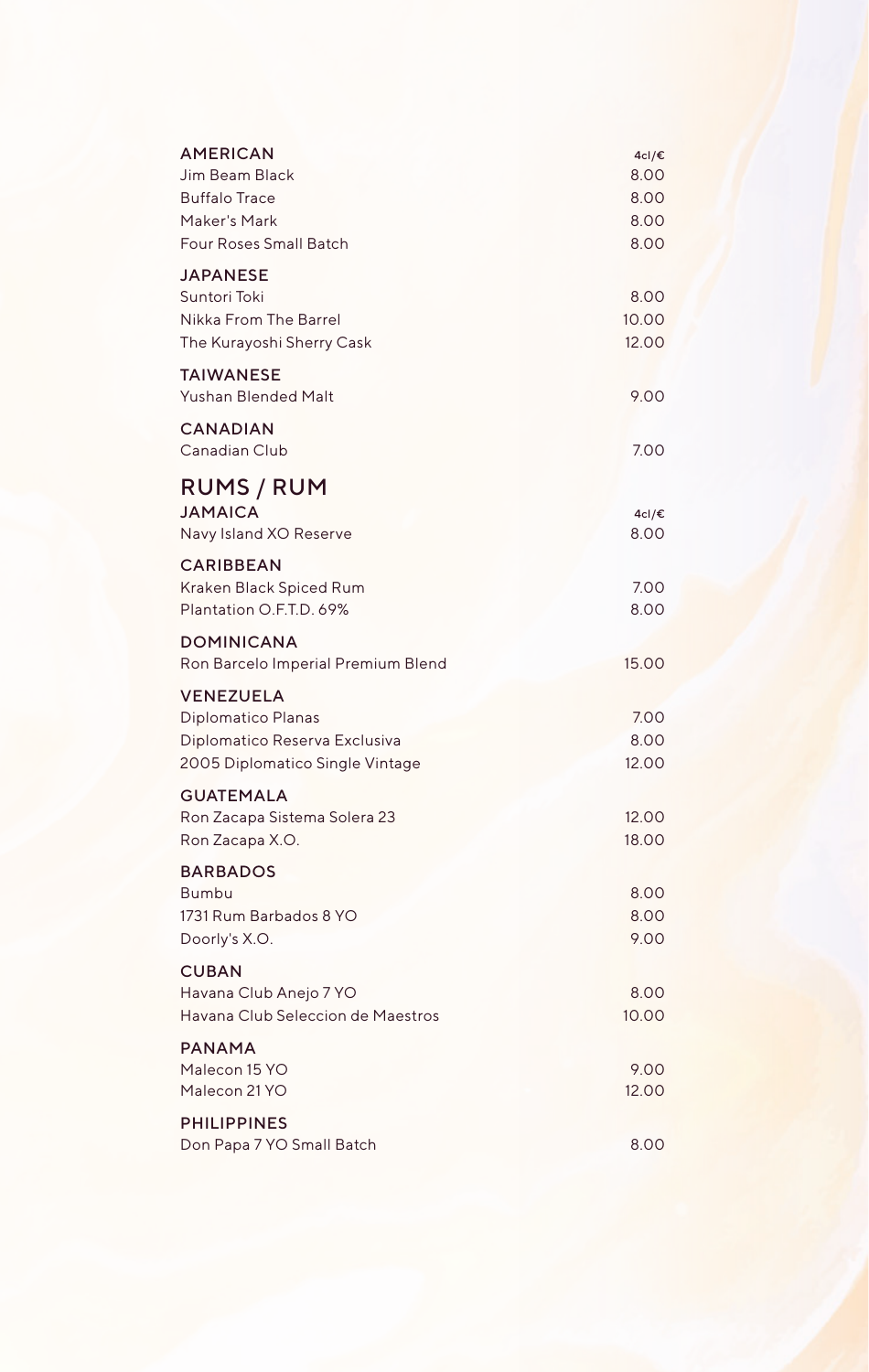| DŽINS / GIN                                                |              |
|------------------------------------------------------------|--------------|
| LATVIA                                                     | 4cl/€        |
| Cross Keys Gin Sea Buckthorn                               | 7.00         |
| <b>ENGLAND</b><br>Beefeater 24                             | 7.00         |
| <b>Opihr Oriental Spiced Gin</b>                           | 8.00         |
| <b>Bombay Sapphire</b>                                     | 8.00         |
| <b>Bloom Gin</b>                                           | 8.00         |
| Plymouth Gin                                               | 8.00         |
| <b>Fifty Pounds</b>                                        | 8.00<br>9.00 |
| <b>Brockmans Intensely Smooth Gin</b><br>Sipsmith V.J.O.P. | 9.00         |
| <b>BELGIUM</b>                                             |              |
| Copper Head Gin                                            | 9.00         |
| Copperhead Black Batch                                     | 9.00         |
| <b>NETHERLANDS</b>                                         |              |
| Vørding's Gin                                              | 8.00         |
| Sir Edmond Gin                                             | 8.00         |
| <b>ICELAND</b>                                             |              |
| Icelandic Eagle Gin                                        | 9.00         |
| <b>ITALY</b>                                               | 7.00         |
| Malfy Gin Con Limone<br>Malfy Gin Con Arancia              | 7.00         |
| Luxardo Sour Cherry Gin                                    | 7.00         |
| Gin del Professore Monsieur                                | 9.00         |
| Gin del Professore Madame                                  | 9.00         |
| <b>FRANCE</b>                                              |              |
| <b>G'Vine Floraison Gin</b>                                | 8.00         |
| Yu Gin                                                     | 8.00         |
| <b>FINLAND</b><br>Kyrö Napue Rye                           | 8.00         |
| Kyrö Koskue Barrel Aged                                    | 9.00         |
| <b>GERMANY</b>                                             |              |
| Elephant London Dry Gin                                    | 8.00         |
| Monkey 47 Sloe Gin                                         | 9.00         |
| Monkey 47                                                  | 9.00         |
| <b>JAPAN</b>                                               |              |
| Tenjaku Craft Gin<br><b>Roku Gin</b>                       | 7.00<br>8.00 |
| <b>NORWAY</b>                                              |              |
| <b>Bareksten Gin</b>                                       | 8.00         |
| <b>SCOTLAND</b>                                            |              |
| Hendrick's Gin                                             | 8.00         |
| Caorunn Small Batch Gin                                    | 8.00         |
| <b>SPAIN</b>                                               |              |
| <b>Gin Mare</b>                                            | 8.00         |
| <b>USA</b>                                                 |              |
| <b>Aviation Gin</b>                                        | 8.00         |
| Death's Door Gin                                           | 8.00         |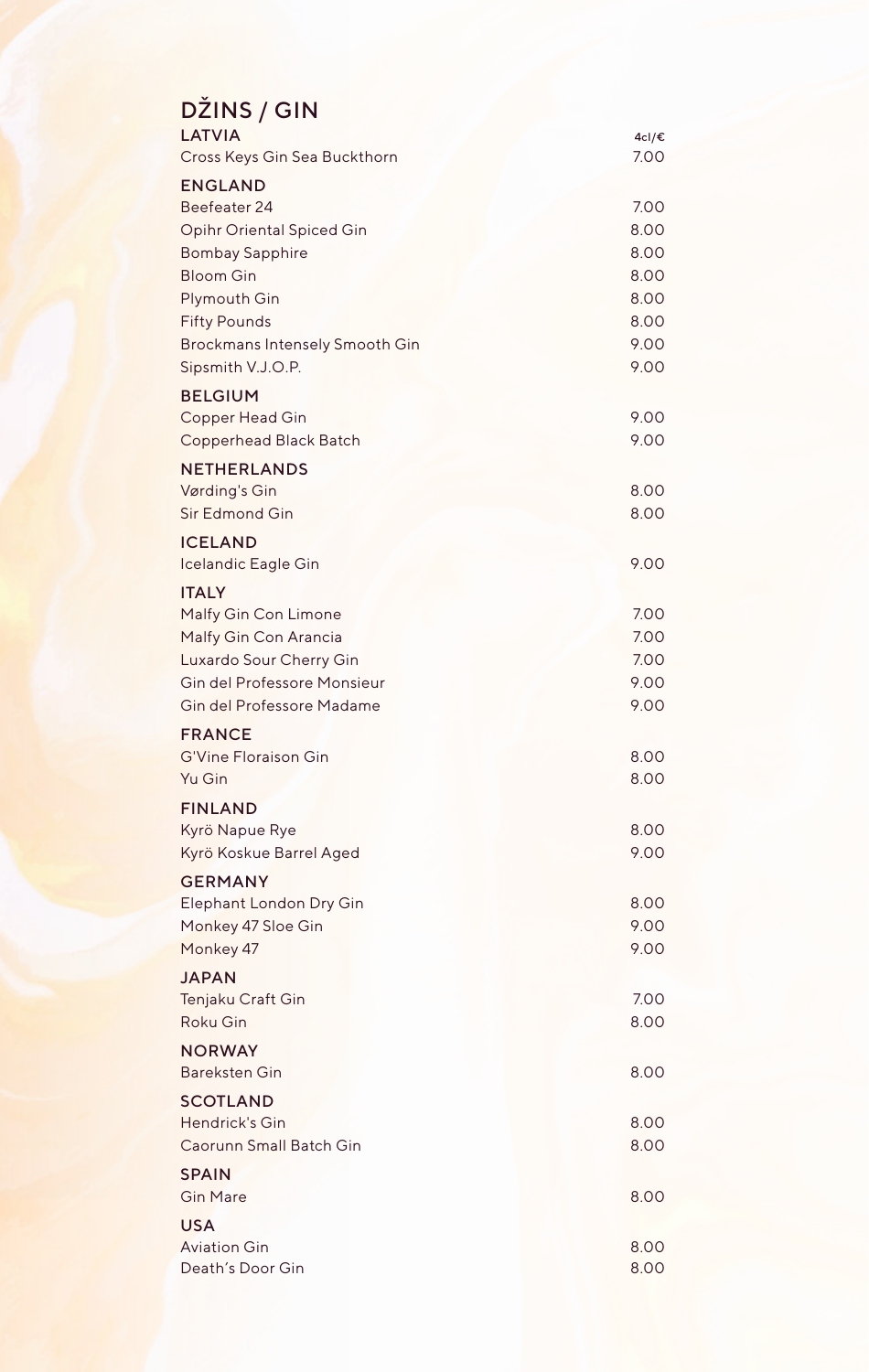| <b>TEKILA / TEQUILA</b>                  | 4cl/€             |
|------------------------------------------|-------------------|
| Cenote Blanco                            | 8.00              |
| Kah Reposado                             | 10.00             |
| Cenote Anejo                             | 12.00             |
| Kah Anejo                                | 12.00             |
| MESKALS / MEZCAL                         | 4cl/€             |
| Se Busca Mezcal Joven                    | 7.00              |
| Se Busca Mezcal Anejo                    | 9.00              |
| Se Busca Mezcal Madrecuishe              | 12.00             |
| <b>DEGVINS / VODKA</b>                   | 4cl/€             |
| Stoli Gold                               | 6.00              |
| Absolut                                  | 6.00              |
| <b>Grey Goose</b>                        | 8.00              |
| Beluga                                   | 8.00              |
| <b>Absolut Elyx</b>                      | 8.00              |
| Stoli Elit                               | 8.00              |
| KAŠASA / CACHASA                         | 4cl/€             |
| Pitu Cachasa                             | 6.00              |
| <b>GRAPA / GRAPPA</b>                    | 4cl/€             |
| Berta Greta di Gavi                      | 8.00              |
| Berta Greta la Musa Amarone              | 8.00              |
| A.Gaja Grappa Magari                     | 10.00             |
| Eligo dell'Ornellaia                     | 10.00             |
| KONJAKS / COGNAC                         | 4cl/€             |
| Courvoisier V.S.O.P.                     | 8.00              |
| Hine Rare V.S.O.P.                       | 9.00              |
| Hardy Legend 1863                        | 10.00             |
| Delamain Pale & Dry Grand Champagne X.O. | 15.00             |
| Delamain Vesper X.O.                     | 21.00             |
| Courvoisier X.O.                         | 18.00             |
| Martell Cordon Bleu                      | 18.00             |
| Hennessy X.O.                            | 25.00             |
| Hardy Noces D'Argent                     | 21.00             |
| Remy Martin Louis XIII                   | 70cl/€<br>4500.00 |
| ARMANJAKS / ARMAGNAC                     | 4cl/€             |
| Castarede V.S.O.P Bas - Armagnac         | 8.00              |
| Castarede 1979 Bas - Armagnac            | 18.00             |
| Baron Gaston Legrand 1965 Bas - Armagnac | 28.00             |
| <b>BRENDIJS / BRANDY</b>                 | 4cl/€             |
| Asbach 8 YO                              | 8.00              |
| Ararat Nairi 20 YO                       | 12.00             |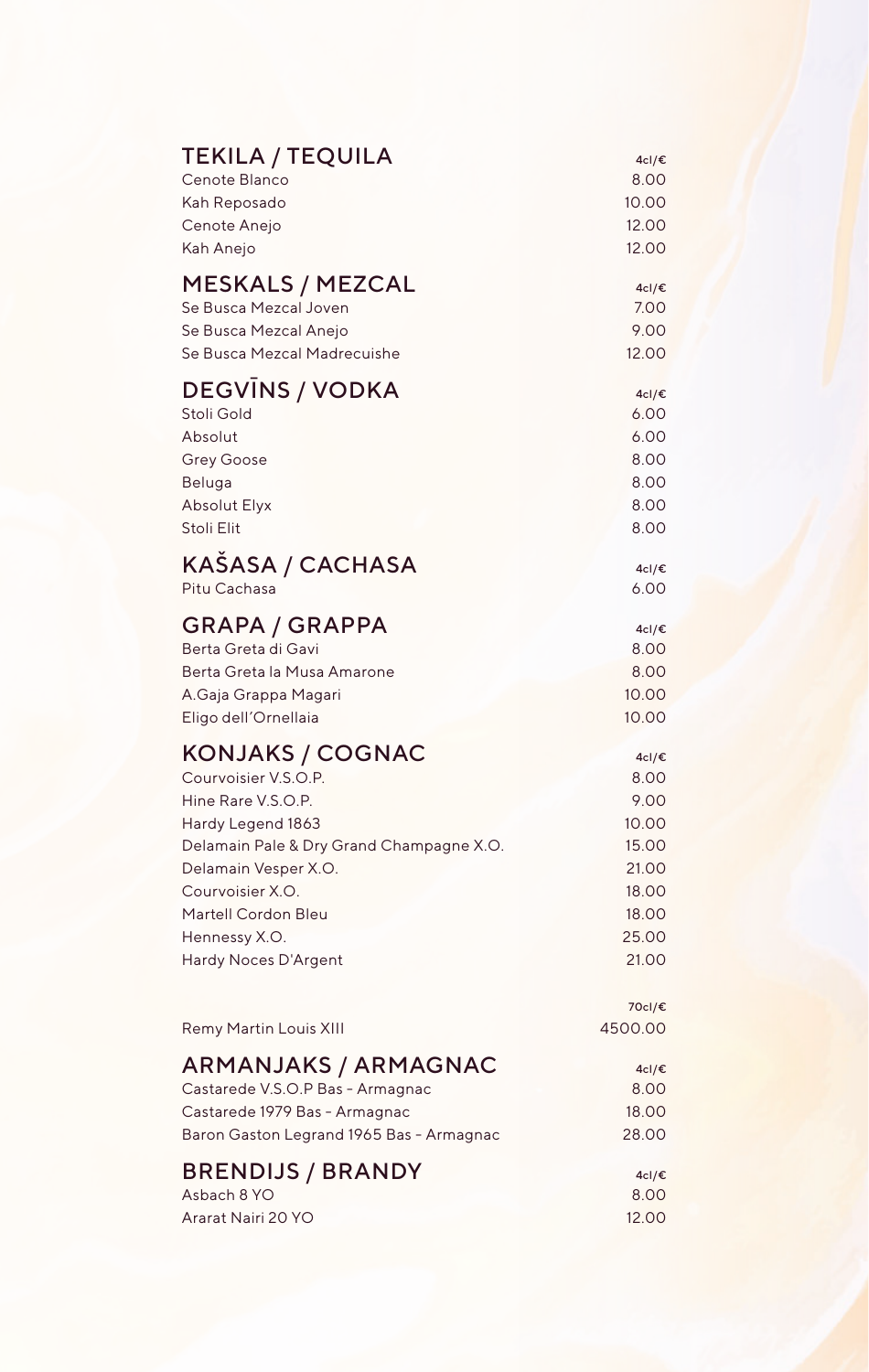| KALVADOSS / CALVADOS                 | 4cl/€         |
|--------------------------------------|---------------|
| Comte du Lauriston V.S.O.P.          | 9.00          |
| Comte du Lauriston Poire Domfrontais | 9.00          |
| LIĶIERI / LIQUER                     | 4cl/€         |
| Rīgas Melnais Balzāms Upeņu          | 6.00          |
| Amaro Montenegro                     | 7.00          |
| Bénédictine D.O.M. Liqueur           | 7.00          |
| Bailey's                             | 7.00          |
| Cointreau                            | 7.00          |
| Kahlua                               | 7.00          |
| Malibu                               | 7.00          |
| Passoã                               | 7.00          |
| Pernod                               | 7.00          |
| Drambuie                             | 7.00          |
| Dissarono Amaretto                   | 7.00          |
| Berta Amaretto Dimombaruzzo          | 7.00          |
| <b>Grand Marnier</b>                 | 7.00          |
| <b>Green Chartreuse</b>              | 7.00          |
| Galliano                             | 7.00          |
| <b>Yellow Chartreuse</b>             | 7.00          |
| Limoncello di Capri                  | 7.00          |
| <b>Southern Comfort</b>              | 7.00          |
| Sambuca Molinari Extra               | 7.00          |
| Jagermeister                         | 7.00          |
| Jägermeister Manifest                | 7.00          |
| Midori Melon Liquer                  | 7.00          |
| Italicus Rosolio di Bergamotto       | 8.00          |
| <b>RUGTAS UZLIJAS / BITTERS</b>      | 4cl/€         |
| Rīgas Melnais Balzāms                | 6.00          |
| <b>Fernet Branca</b>                 | 7.00          |
| <b>Fernet Branca Menthe</b>          | 7.00          |
| Aperol                               | 7.00          |
| Campari                              | 7.00          |
| Cynar                                | 7.00          |
| Suze                                 | 7.00          |
| Underberg                            | 2cl/€<br>5.00 |
| <b>VERMUTS / VERMOUTH</b>            | 4cl/€         |
| <b>Lillet Blanc</b>                  | 5.00          |
| <b>Noilly Prat Original Dry</b>      | 5.00          |
| Antica Formula Carpano               | 5.00          |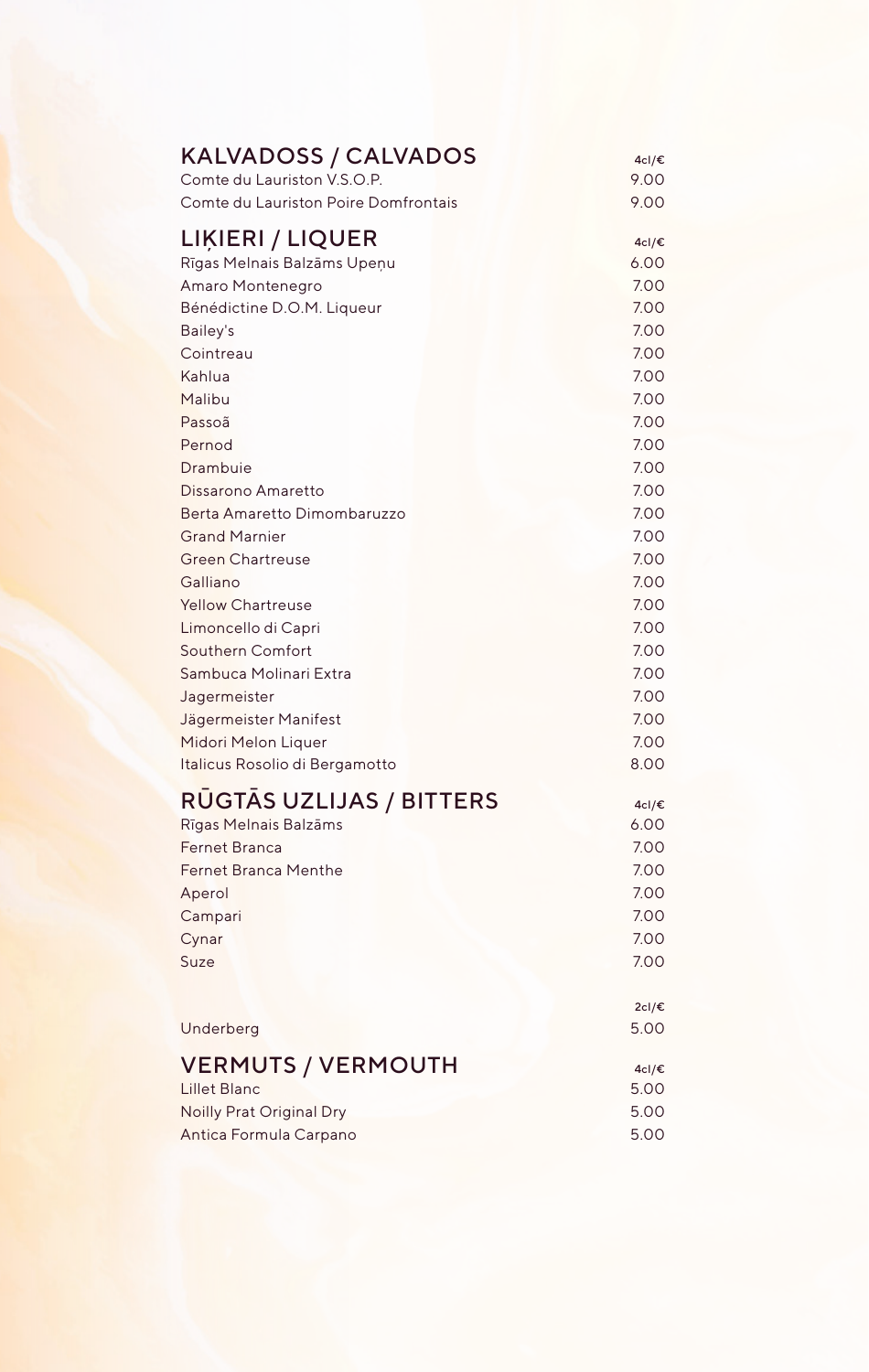#### ALUS IZLEJAMAIS / DRAFT BEER



| 一                         | 40cl/€ | 50cl/€ |
|---------------------------|--------|--------|
| Lielvārdes Lāgeris 5.0%   | 5.00   |        |
| Madonas Nefiltrētais 5.6% |        | 6.00   |

## ALUS PUDELĒS / BOTTLED BEER

|                                               | 33cl/€ | 50cl/€ |
|-----------------------------------------------|--------|--------|
| Heineken 5.0%                                 | 5.00   |        |
| Heineken bezalkoholiskais 0.0%                | 5.00   |        |
| Birra Moretti 4.6%                            | 5.00   |        |
| Theodor Schiøtz Anarkist New England IPA 5.4% |        | 6.00   |
| Lielvārdes Gaišais 5.4%                       |        | 6.00   |
| Lielvārdes Tumšais 5.6%                       |        | 6.00   |
| Lielvārdes Craft Sidrs 5.6%                   |        | 6.00   |
|                                               | 44cl/€ |        |
| Tanker Sauna Session Estonian Birch Ale 4.7%  | 6.00   |        |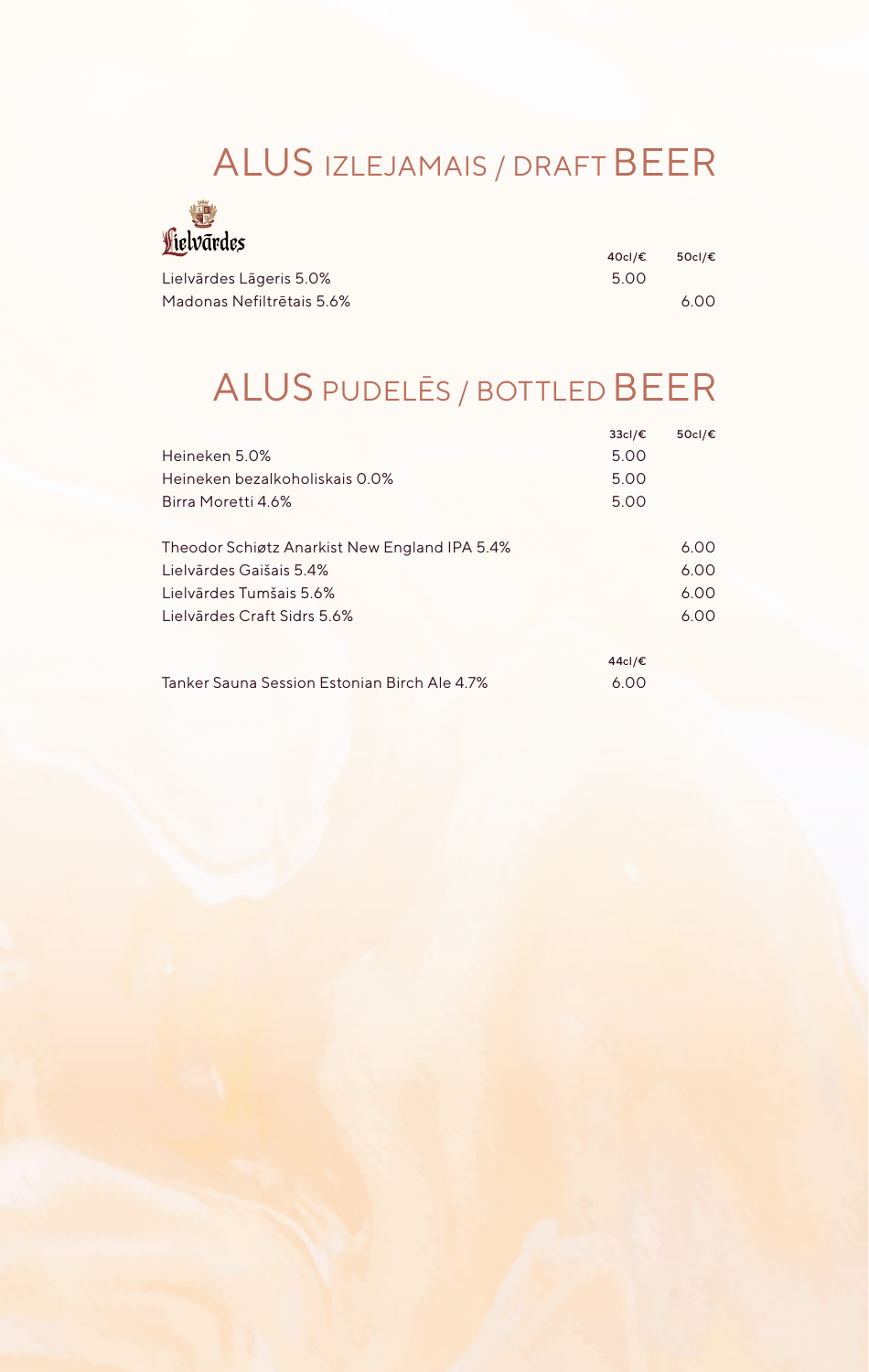#### BEZALKOHOLISKIE DZĒREINI / NON ALCOHOLIC BEVERAGES

| 25cl/€<br>2.50<br>2.50                                                                                                      | 75cl/€<br>5.00<br>5.00                                                |
|-----------------------------------------------------------------------------------------------------------------------------|-----------------------------------------------------------------------|
| Sarkano apelsīnu, Ābolu, Ananāsu, Upeņu, Dzērveņu, Tomātu<br>Red orange, Apple, Pineapple, Black currant, Cranberry, Tomato | 25cl/€<br>3.50                                                        |
|                                                                                                                             | 25cl/€<br>5.00<br>6.00<br>9.00                                        |
|                                                                                                                             | 20cl/€<br>4.00                                                        |
|                                                                                                                             | 25cl/€<br>4.00<br>4.50                                                |
|                                                                                                                             | 3.50<br>3.50<br>3.50<br>4.50<br>4.50<br>4.50<br>5.00<br>5.00<br>10.00 |
|                                                                                                                             |                                                                       |